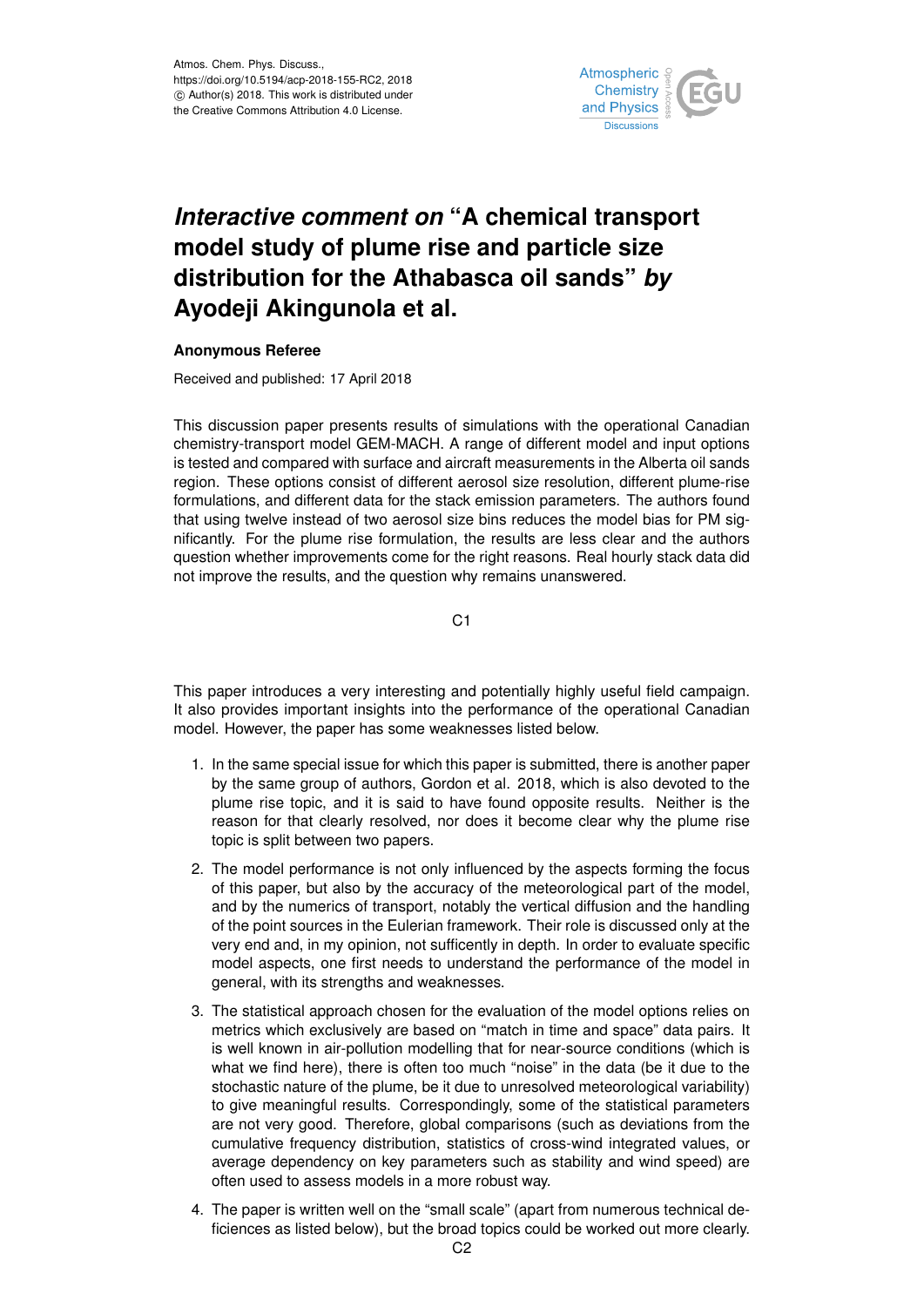In the end, the findings are: twelve aerosol size bins are better than two (not surprising, but good to see it quantified), there is an improvement by using the model's vertical profile information for plume rise calculation but given the model's deficiencies the overall conclusion seems to be not so clear, and no improvement was found for using hourly stack data, but it remains unresolved why. We may wonder whether the work is mature enough for publication if we consider this state of the quintessential findings.

## **Specific comments**

- 1. Page 2, l. 18: Why are you thinking that reasons for weak performance include only those meteorological variables that are used for the plume rise calculation, but not, for example, wind direction?
- 2. The model overview section lacks information on the numerical scheme used for vertical diffusion even though this is crucial in the context of study (cf. discussion on p. 24). The main reference for the MACH model seems to be Makar et al. (2010) – an extended abstract that would not be available for most people who haven't attended the conference as it is not freely accessible. Is there no more detailed and open description of this model? Note that also the Coté et al. citation is one of those for which the reference is missing. In addition, the handling of the point sources is not described (usually, Eulerian models use some sub-model to track plumes until they match the size of the grid cells).
- 3. The model set-up description in section 2.2 is not easy to follow. It might be helpful to move some of the information into a table and to shorten the text.
- 4. Page 8, line 1: The plume's buoyancy flux is **not** dependent on the stack height (at least not directly).

$$
\mathsf C3
$$

- 5. From the sentence beginning on p. 11, l. 7, on, the text does not really belong to the section 2.2.3. It should become a section of its own, as it introduces the simulations forming the base of the rest of the paper (maybe merge with some parts of the 2.2 chapeau).
- 6. Page 11, Section 3.1: What is the justification for removing measurements with values exceeding some threshold? Without proper justification this would not be acceptable.
- 7. Page 12, Section 3.2: The phrase 'spatial linearly interpolated model values at the models chemistry time resolution of 2 minutes' is awkward. If you have 10 s data as said before, why do you need to interpolate for obtaining 2 min data? Also, it would be good to know which distance corresponds to both 10 s and 2 min flight data, and how this compares to the model's grid size.
- 8. Section 4 (Results and Discussion) needs to be structured into subsections.
- 9. Table 1: Apart from widely used or self-explanatory metrics such as FAC2, RMSE or *r*, the metrics parameters need to be defined.
- 10. Page 12, l. 31: "Figure 2 shows that the model simulations are biased high for particles less than 5  $\mu$ m diameter, and biased low for the larger particle sizes." As this figure only shows results for PM2.5, a statement on larger particles can't be based on it.
- 11. Page 13, l. 14: Information on the bin sizes belongs to the model description section, not the result section.
- 12. Page 13: The second paragraph on this page contains a number of statements about results without pointing to the figures or tables which show them.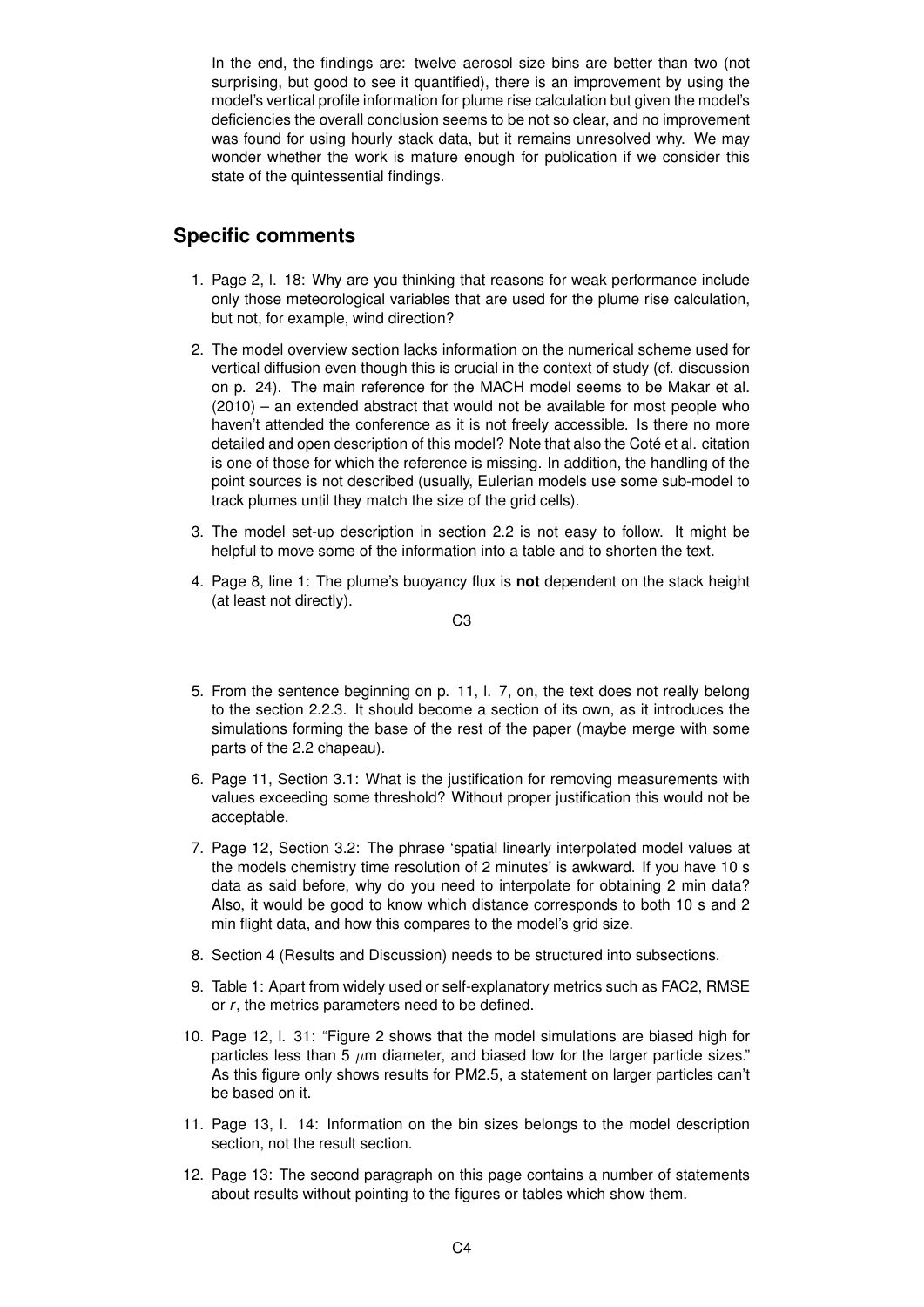- 13. Concerning the model performance for PM, it should be discussed that even though the twelve-bin version leads to significant improvements, major discrepancies to observations remain.
- 14. A number of tables are presented where several metrics are used to compare various model versions, with the best one being emphasised by bold print. Sometimes, differences are tiny and probably insignificant. Only those values that are *significantly* better should be highlighted to avoid a wrong impression of the results (for example, in Table 3 the model version seems to have no impact for  $O_3$ but we get the impression that the simpler model is better.)
- 15. Why is the use of hourly emission data beneficial for  $NO<sub>2</sub>$  but detrimental for  $SO<sub>2</sub>$ ?
- 16. The discussion paper does not comply with the ACP Data Policy; it does not have a "Data availability" section and says nothing about data availability.

## **Technical comments**

In this manuscript, there are many details that need to be corrected or improved. I hope that I have identified most of them, nevertheless I would call upon the authors to generally pay more attention to those details in their revised manuscript.

The following list mentions such topics either globally or, for some, individually.

- 1. Page 2, l. 14: CEMS has nothing to do with observations.
- 2. Spelling mistakes that are not caught by a spell checker. I noticed for example "RAND" instead of "RANS" on page 3, line 11, but there may be more. Please proofread your manuscript.

$$
C5
$$

- 3. Page 3, line 11ff.: This sentence is a bit awkward, rephrase it.
- 4. Writing of numbers with units: don't forget to leave a (at least thin) space between them.
- 5. Punctuation: There are instances of doubled or missing punctuation, or inappropriate use of the hyphen.
- 6. Write out numbers from one to twelve if they occur in the running text.
- 7. Page 3, l. 22, "lower values" would fit better here than "lower elevations" (elevation refers to topography).
- 8. Page 4, l. 8: Create a proper reference for SMOKE instead of putting it into the text.
- 9. Page 5, l. 5: "data-assimilated meteorological analyses" is not proper English.
- 10. Fig 1: Do not confuse the indication of subfigures with the indication of domains in the first subfigure. Due to the dark background, subfigures d) and e) are not readable. It might be better to show topography or land-use in a simple way rather than a satellite image. Why do they show two different domains? Also, I don't understand what "Google-Earh-referenced" means.
- 11. On page 8, please pay attention to how you incorporate the equations into the surrounding text (what is a full sentence?)
- 12. Case distinction for Eqs. 2, 3, 4: While the conditions are correctly formulated, they might be easier to grasp if they were expressed in terms of *hs* instead of *L*, adding a second condition (with the sign of *L*).
- 13. Page 8: I have not compared these (or other) equations with the original source (Briggs), but given the number of typos in this manuscript I would recommend that someone should do this.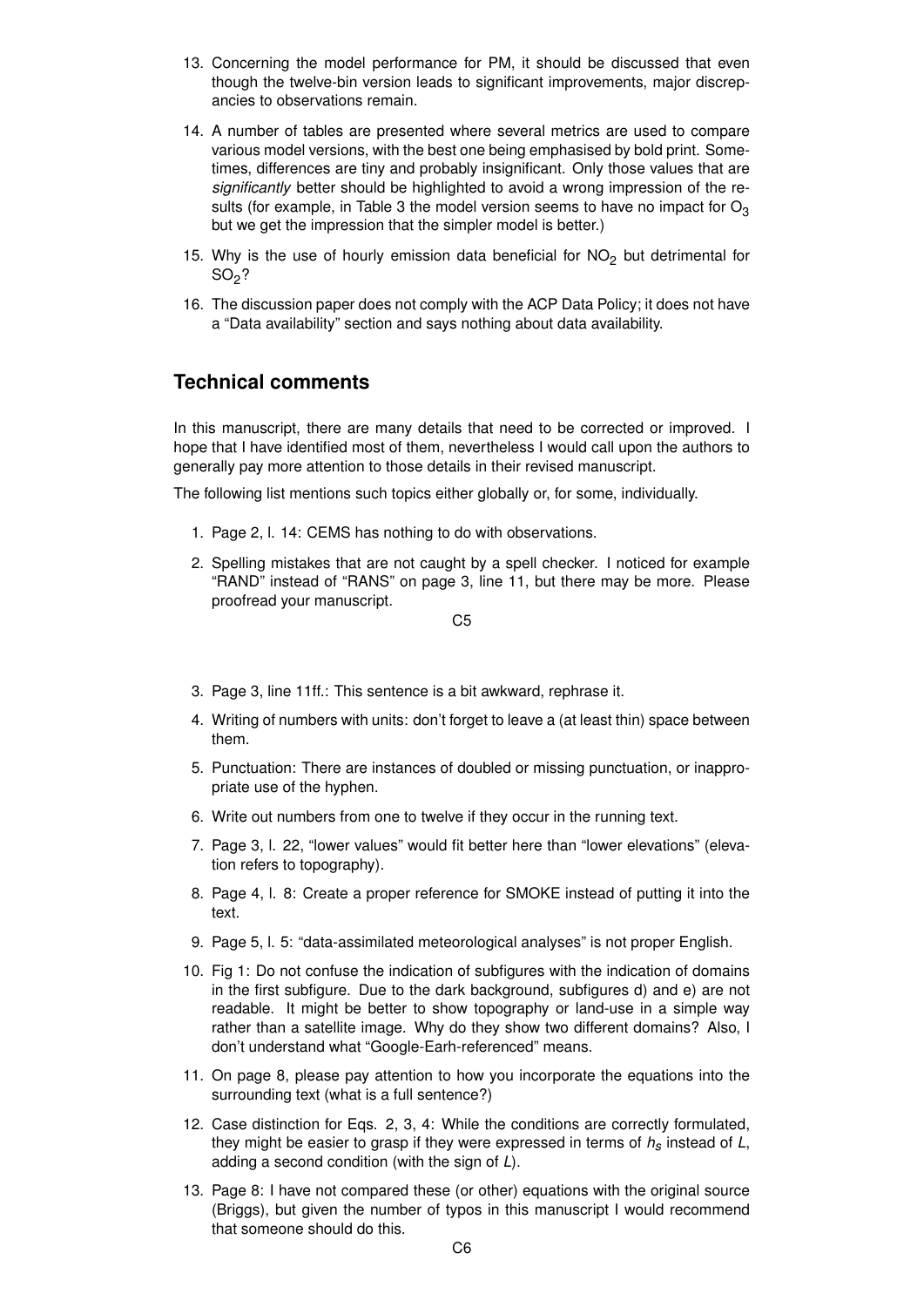- 14. Eq. 5: do not use a differential for a finite difference (write with ∆ instead).
- 15. Eq. 6, middle case: *H* has to be replaced by the fraction used in the other cases.
- 16. Eq. 8: It would be more easy to simply write  $h_t$  and  $h_b$  full-word subscripts are not standard in math notation and a bit cumbersome.
- 17. Page 9, line 6: I don't think that you really mean *top of the atmosphere* here. Also, a few lines down, hs should become *hs*.
- 18. Page 10: Do not write text in Eq. 9 in math mode, but add math mode for the eqations embedded in the following text.
- 19. Put "Eq." in front of the reference to an equation.
- 20. Page 11, l. 21, quote 'openair'.
- 21. Spelling of PM is inconsistent, sometimes PM2.5, sometimes PM<sub>2.5</sub>, similar for PM1. For simplicity, I suggest not to use subscripts here.
- 22. Page 13, l. 13,  $\mu$  is missing.
- 23. Page 13, l. 16: "compared similarly" is not proper English. Line 20, not flights are "cloud-free" but the atmosphere probed. Line 20, "particle ammonium", probably "particulate ammonium".
- 24. Figures: Figures should be of uniform appearance and layout, and of professional quality. Some aspects that should be improved include
	- Do not frame the figures.
	- Axes, plot frames etc. should be in black, not in colour or light gray.
	- Do not use boldface in figures and use a sensible font size.

#### C7

- Move legend frames into corner of plot.
- If there are subfigures, place a), b) etc. above or to the left of the subfigure, not within the plot.
- Figure 3: The three subfigures show identical results, with the only difference that b) and c) zoom in on a part of the bins. This is not needed.
- Figure 4: Again, zoomed versions are not needed.
- Figure 5: The quality of the figures in insufficient; one can not see well the dots of the aircraft. I assume that those dots would be in the color corresponding to the airborne measurement even though this is not said explicitly. A part of the problem might be that dots are too big and overlap. A solution might be not to show many passes through the plume, but only a few characteristic ones with a better temporal resolution. I include here a zoomed-in detail of the plot to illustrate the quality problem.



• Fig. 7: The background should not be white on light gray, but black on white. Also, make each plot square.

The caption says that *plume-rise heights* are depicted, while the corresponding text (p. 24, l. 13) says that *plume heights* were calculated. As the physical stack height is not zero, this is not the same.

• Fig. 9: The map scale is not readable in a) and c), while in b) and d) the